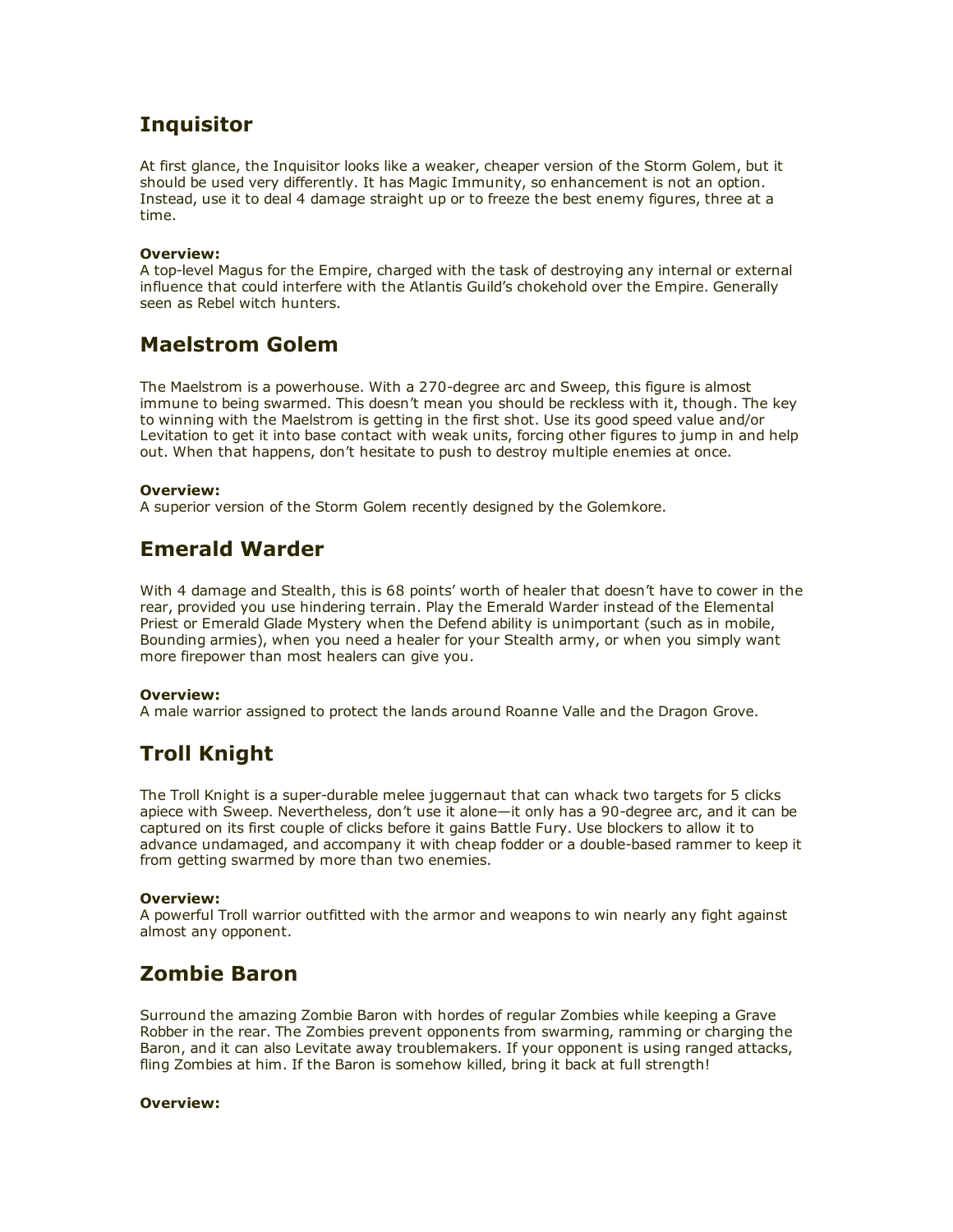A Necromancer specializing in Zombie creation. Having been transformed into a special kind of undead creature himself, the Baron has no qualms about creating sizable groups of undead to do his bidding.

# Order of Uhlrik

This Sneak Attack powerhouse benefits greatly from the use of Magic Levitation for proper positioning. Ambush a key enemy while remaining unmarked, destroy it with Sneak Attack, and push to break away easily with Flight if swarmed. If the threat is more modest, keep fighting and use Vampirism to stay healthy. The Order of Uhlrik doesn't have Toughness, though so watch out for those Venom and Ram figures.

#### Overview:

A warrior from the defunct Vampire Order. After the Vampire Civil War of 433 Tz, the members of Uhlrik were either killed or driven out of the Sect after Deathspeaker Spider's attempts to destroy the Order of Vladd were thwarted.

## Dwarven Hammerskald

Similar to the strategy for using the Maelstrom, have the Dwarven Hammerskald engage weaker enemies to force your opponent to swarm you, and then use its Sweep and massive 5 damage to dispose of the swarm all in one shot. You can also bring the Hammerskald forward as part of a formation that includes a Dwarven Ram. The Ram will soften powerful enemies and can cover the other 180 degrees that the Hammerskald can't attack.

#### Overview:

A Dwarven war leader and often a champion representing the military or social affairs of a number of Dwarven communities.

# Amazon Huntress

The Amazon Huntress works well in ranged duels with a healer like the Orc Shaman. Pierce allows it to take on powerful opponents, and the Shaman can enhance it while making sure it keeps its Magic Retaliation, further increasing the damage it can inflict. Alternatively, you can have it freelance solo, using its high speed to stay out of enemy firing arcs and its Nimble ability to tackle multiple harassers.

#### Overview:

An experienced Amazon warrior who chose not to take on a husband or petition for rank in her tribe. Prefers to fight in war as an experienced veteran.

## Temple Lord

In big games, consider the Temple Lord as the centerpiece of a Knights Immortal melee formation. Its high attack and damage values allow you to break particularly tough enemy positions, and its high defense and Magic Retaliation make it a much more unpleasant target than a Standard Bearer. In huge games, you can have it give forced march to fantastic formations of all the best KI melee uniques!

#### Overview:

The religious leader of one of the hundred warrior temples of the High Elves. With the recent wars in the lowlands, Temple Lords have occasionally descended to lead High Elven troops against formidable targets.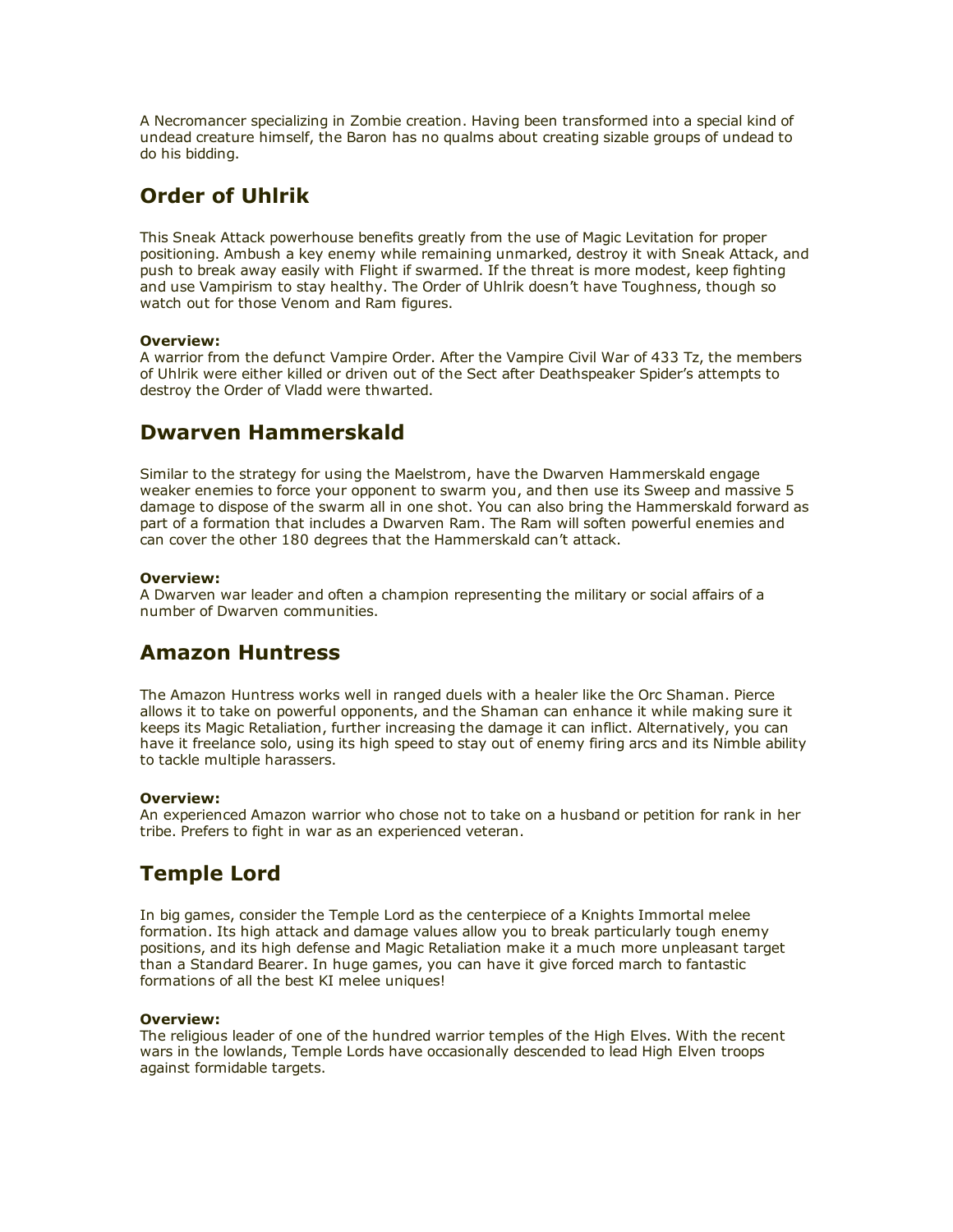### Summoner

The unpredictability of the Chaos Mage has met its match in the Summoner. Use it to force march some Orc Launchers into a good firing position and Magic Blast away. If the Summoner is hit, switch gears and use it as a support piece, enhancing and healing your Launchers or even bringing them back from the dead.

#### Overview:

A leader among Orc Shamans, the Summoner is responsible for leading warbands against southern targets, as well as presiding as a neutral host at gatherings where khans and kzars are chosen to lead hundreds or thousands of Orc Raiders.

# Pyre Spirit

The Pyre Spirit is all about damage without die rolls. Since the Spirit can be beaten in head-to-head combat with powerful enemy figures, pick on the weak—levitate the Spirit into contact with mediocre units, ramming them and forcing your opponent to make base contact with you. This costs him 2 damage a figure before he even gets another action—1 for Venom and 1 for Polearm! But beware foes with Charge and/or Toughness.

#### Overview:

A powerful Mage Spawn creature that revels in destroying anything that can be burned.

## Whelp Master

The Whelp Master's a solid fighter for 40 points even without the Forced March ability. In big games, don't limit its accompaniment to his namesake—how does a formation of Whelp Master, a Bladesmith Draconum, a Magna Draconum and a Mortis Draconum moving 12 inches a turn sound? In smaller games, in addition to Whelps, it does well at moving groups of Tough Scalesworn Thralls.

#### Overview:

A Neophant that trains young Whelp Draconum in proper behavior. Often seen on battlefields behind a pack of loping Whelps, herding them on to their next kill.

## Bladesmith Draconum

This Draconum heavy infantry piece is cheaper than a Magna or Mortis Draconum and boasts the added flexibility of a short ranged attack. Where you might go stomping straight into melee with the Magna or Mortis, instead use the Bladesmith's 10-inch flight to threaten a ranged shot on a key figure, forcing your opponent to come to you. You'll get the first shot, disposing of the enemy with the Bladesmith's Weapon Master.

#### Overview:

A Draconum warrior who has mastered the arts of martial combat and now creates weapons of both mundane and magical origin to serve his Draconum comrades in combat.

### Eldritch Draconum

This powerful healer recalls the Mystic Draconum, but the Eldritch Draconum throws the Defend ability (with 19 defense) into the mix. Too pricey for 200-point games, it shines in large contests. It's incredible with a Storm Golem—instant healing, a 21 defense against ranged attacks even when Stormy's wounded, and Magic Enhancement for the three ranged attacks. It's even more useful to Troll Artillerists than the Emerald Glade Mystery or the Elemental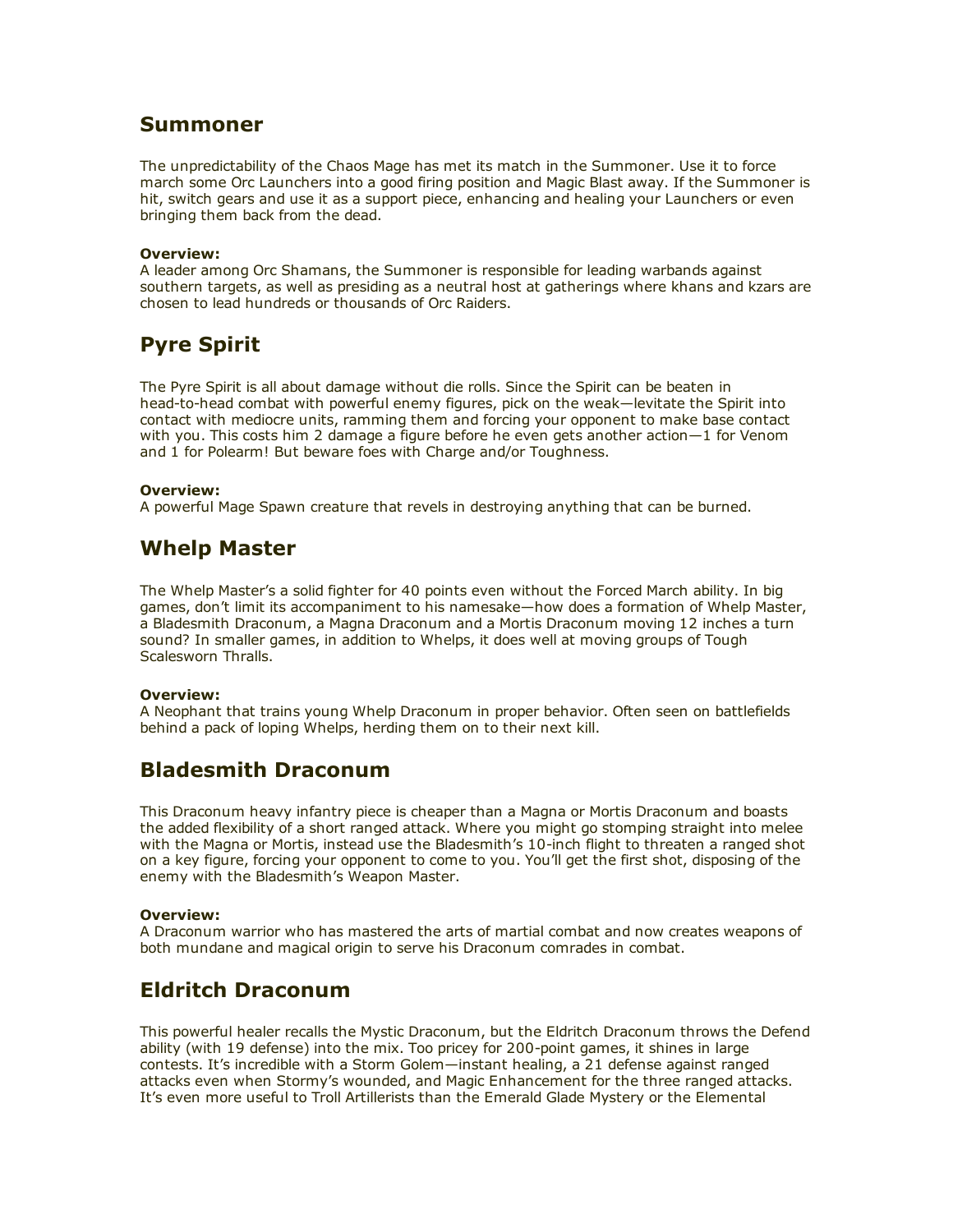Priest.

#### Overview:

A powerful Draconum wizard that has an intuitive sense of ley lines and can perform magical feats that only the strongest human mages could hope to match.

## Demiphant

The Demiphant is essentially a weaker version of the Hierophant, with a relatively cheap point cost that makes it a deadly centerpiece for an army in 200-point games. Support it with a Faith Healer, perhaps a few Skeletons to keep away the swarms, and other ranged figures to finish what the big guy's multiple Flame/Lightning attacks start. A charge figure to deal with ramming units also works well in a Demiphant army.

#### Overview:

A priest of the Dragon Gods, the Demiphant teaches the history and morals of the Draconum to young Neophants. Guides young Draconum to the path of the warrior and ensures that the Draconum's past mistakes are not repeated.

## Regal Draconum

The bigger the game, the more useful the Regal Draconum. It's at its best in huge ranged battles where it can freeze many powerful figures at once. Be sure to give it a lot of support, such as cheap figures to keep it free from swarms and obstruct line of sight to it when necessary, a close combat healer, and ranged figures to take down what it freezes.

#### Overview:

The strongest Draconum of the fourth generation and a leader for Draconum across the Land.

# Amotep Treva

#### Overview:

A respected warrior within the Empire who is seen as one of the Emperor's many heralds. Serves Altem Senn as an advisor and lieutenant.

### Vanthu

#### Overview:

Technomancer assigned to cross into Khamsin territory and crack the gates of Khamsin from within. A dangerous mission but a rewarding one if he succeeds.

### Reaver

#### Overview:

The symbol for Emperor Nujarek's Imperial Games in the spring of 434 Tz, the Reaver is the current embodiment of Atlantean might and the power of Technomancy.

### Altem Senn

#### Overview:

Having fought the Rebellion since Karrudan's assassination in 419 Tz, Altem Senn is a heroic figure within the Empire. He is a close friend to the Emperor and is privy to the secret alliance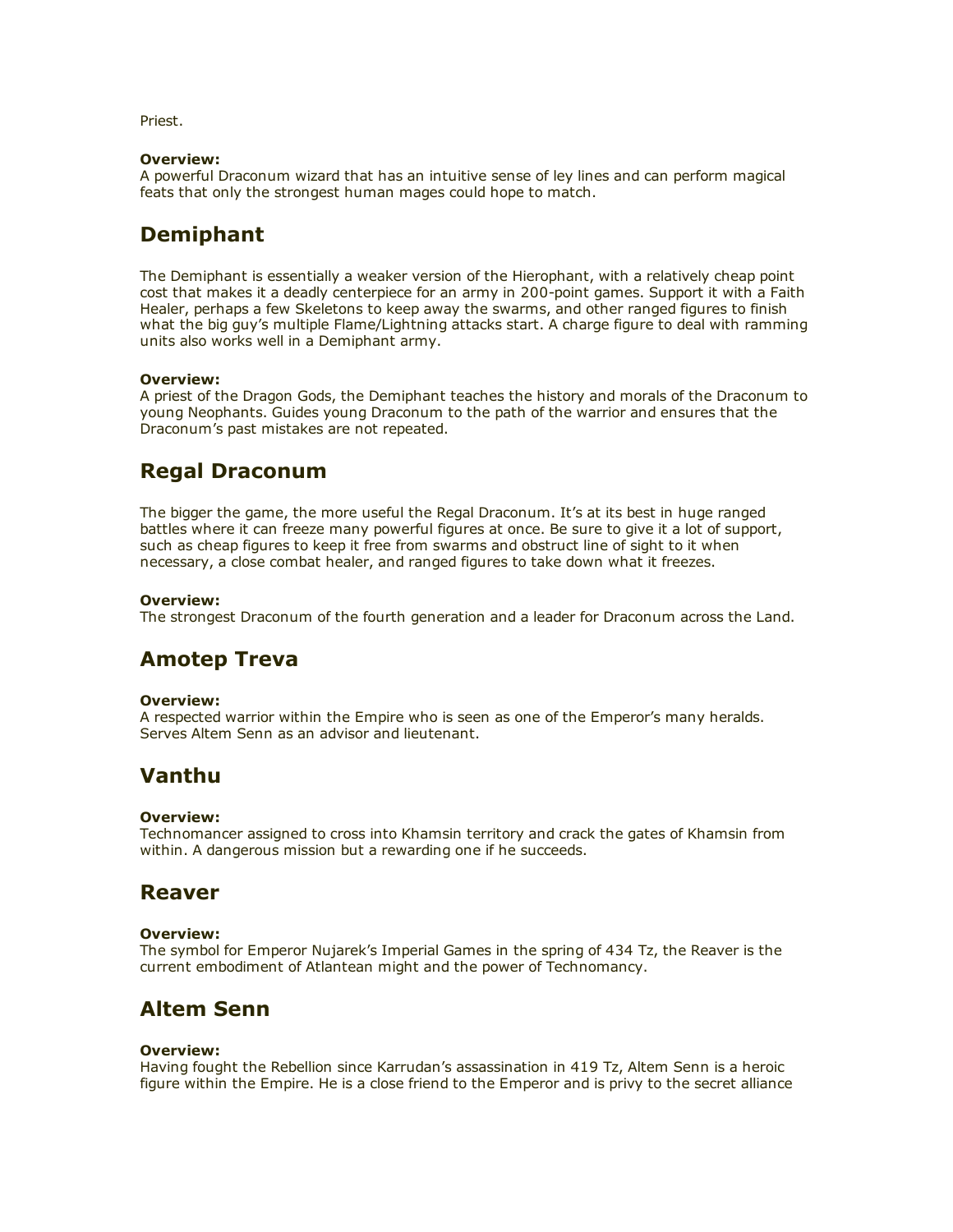between the Atlantis Guild and the Knights Immortal.

### Broadoak

#### Overview:

While most of the Golems the Elemental League uses are grown from quick-growing trees, Broadoak was grown from a seed planted in the original gardens of Roanne Valle.

## Stonefist

#### Overview:

Lost a hand in a woodcutting accident as a young Troll. Elemental Priests managed to replace his missing hand with a stone version. While the fingers don't flex, he has learned to use the artificial hand in combat very effectively.

### Skyros

#### Overview:

Character from Unlimited and Stolen Destiny comics. A valorous and Paladin-like Centaur who owes allegiance to the Black Powder Rebellion and distrusts the Troll Wizard Maren'kar. Teacher to young Jason in Stolen Destiny.

# Earthtide

#### Overview:

A disembodied spirit of the Land, capable of taking form in almost any loose organic material. Able to shape itself into a tidal wave of earth and debris, Earthtide can also take humanoid shape and pummel opponents with its massive fists.

# Lord Fell

#### Overview:

A High Elf converted to the Sect, Lord Fellanflower is a Seething Knight in the employ of the Order of Vladd.

### Bonelord

#### Overview:

Most Bone Golems are animated by groups of spirits to ensure that no one spirit gains control. Bonelord is the exception. Imbued with the single spirit of a fallen Sect Elf warrior, Bonelord is the perfect conduit for the spirit's seething hatred of the living.

## Putrid

#### Overview:

A Flesh Golem of antique origin whose flesh is literally rotting off its bones. Smells worse than any other ten Flesh Golems put together.

### Whitehawk

#### Overview:

Amazon Blademistress in charge of repelling the attack against the Rebel city of Wolfsgate by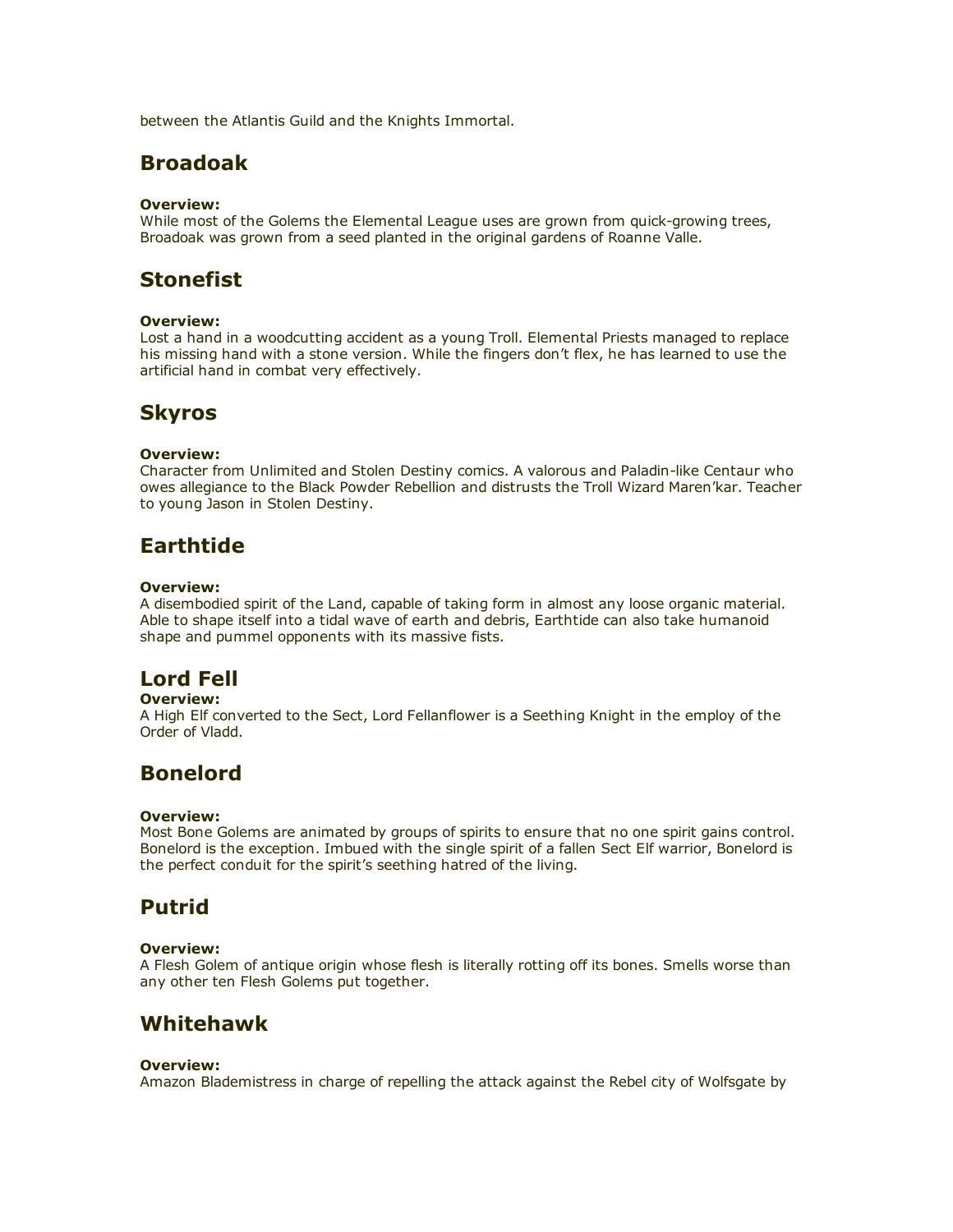the Atlantean Technomancer Venthu.

## Ironsight

#### Overview:

A Khamsin warrior with a steel ball in place of one of his eyes. His aim, even missing one eye, is phenomenal.

## Whistler

#### Overview:

A Steam Golem that constantly makes a high-pitched whistling sound in combat.

## Feather

#### Overview:

A High Elf archer who is a master of her craft. Specializing in trick shots, she can fire multiple arrows at once, strike a fast-moving target from hundreds of yards away, and fletch arrows more quickly than most warriors in her class.

## Sir Corinth

#### Overview:

A Shieldwall Knight who found his group of High Elven Outriders between Prieska and a sizable Orc army. Their goal is to eliminate the scouts leading the Orcs to Prieska, buying the Atlanteans more time to fortify the endangered client-nation.

# Padrin the Loyal

#### Overview:

A warrior who served Sir Mishler. After Mishler vanished, Padrin took up Mishler's arms and armor and began to search the Land for his liege. He ultimately hopes to return Mishler's weapons to him and persuade him to return home to Rivvenheim.

### Master Redwyne

#### Overview:

The leader of the Outlander Faction in the Imperial Games of 434 Tz, Master Redwyne is an ex-Council member of Rivvenheim. Disagreeing with the KI's plans to ally with the Guild, he resigned his position and resolved to defeat the Rebellion in his own way.

### Gouge

#### Overview:

Known for his bare-handed combat methods, this Orc has a reputation for gouging chunks of flesh out of his opponents with his fingertips.

### **Crox**

#### Overview:

The Orc scout in charge of protecting the four Galeshi scouts leading Nabar's horde through the